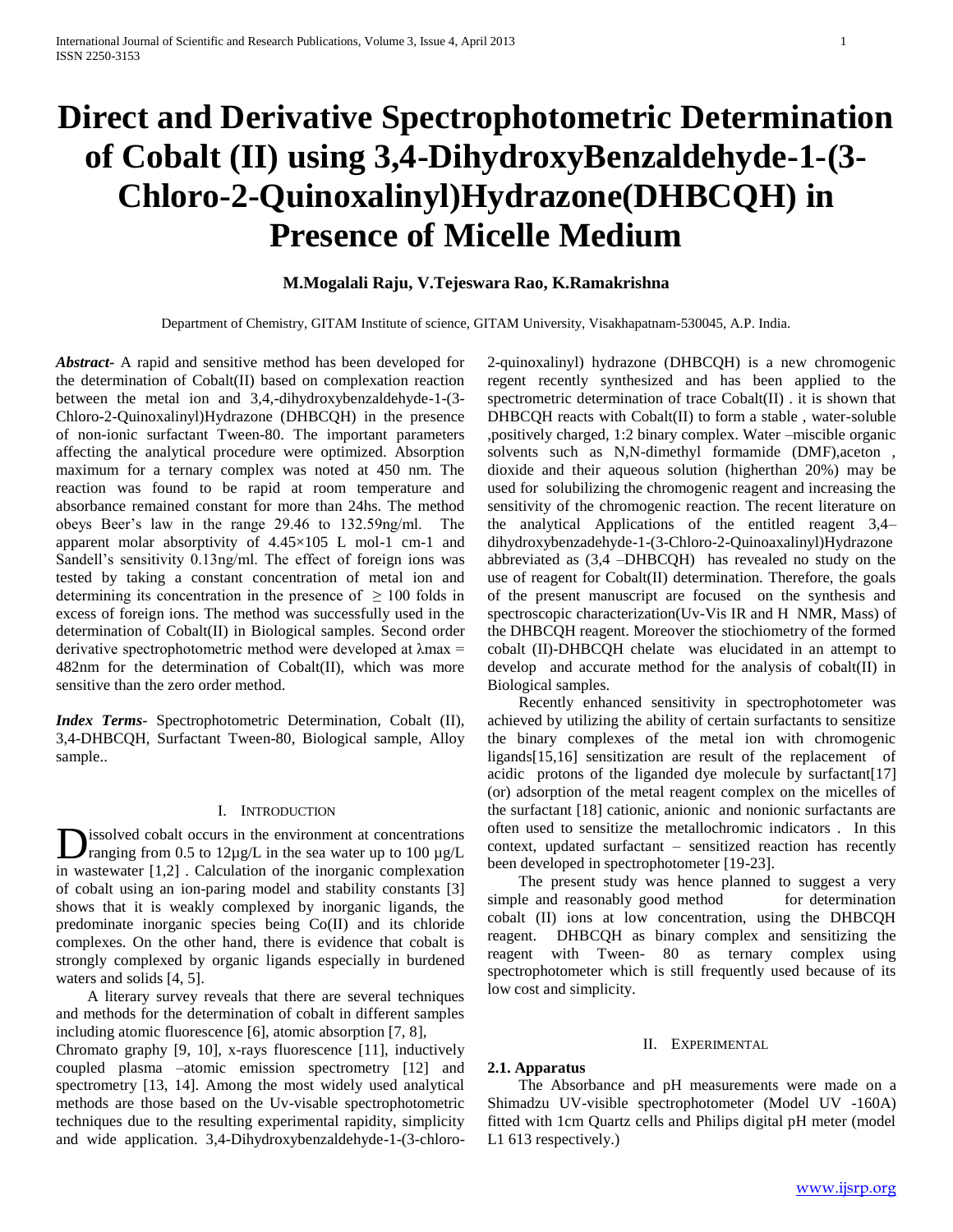## **2.2. Reagents and solution**

 All chemicals used were of analytical reagents grade or the highest purity available. Double distilled deionized water, which is non-absorbent under ultraviolet radiation, was used throughout. Glass vessels were cleaned by soaking in acidified solutions of  $KMnO<sub>4</sub>$  or  $K_2Cr_2O<sub>7</sub>$ , followed by washing with concentrated  $HNO<sub>3</sub>$  and rinsed several times with deionized water.

 **2.2.1 Tween-80 solution 1%.** . A 100 mL of Tween-80 solution was prepared by dissolving 1 mL of pure tween-80 in 100 mL if doubly distilled deionized water, sonicated for 15 min and diluted with deionized water when it became transparent.

 **2.2.2. 3,4-Dihydroxybenzaldehyde-1-(3-chloro-2 quinoxalinyl)hydrazone (DHBCQH ) (1 X 10-2mol/dm<sup>3</sup> ):** A 25 mL solution was prepared by dissolving 0.0783 g of recrystalised sample in dimethylformamide and it was suitably diluted to get the required concentration.

**2.2.3.** Cobalt(II) standard solution  $(1 \text{ X } 10^{-2} \text{mol/dm}^3)$ : A 100 mL stock solution (1 mg/mL) of divalent mercury was prepared by dissolving 0.291 g of cobalt nitrate (Merck, Darmstadt) in deionized water containing  $1 - 2$  mL of nitric acid  $(1 + 1)$ . More dilute standard solution was prepared from this stock solution, as and when required. .

## **2.3. Procedure**

## **2.3.1. Direct spectrophotometry**

 In each of set of different 10 mL volumetric flasks, 5 ml of buffer solution (pH 5.0),1 mL of DHBCQH(1 x  $10^{-3}$ mol/dm<sup>3</sup>) and various volumes of  $1x 10^{-6}$ mol/dm<sup>3</sup> cobalt(II)finally added 1 mL of 1% Tween-80 and f solution were taken and made up to the mark with double distilled water. The absorbance was measured at 450nm against the reagent blank. The calibration plot was prepared by plotting the absorbance against the amount of cobalt(II).

## **2.3.2. Second order derivative spectrophotometry**

 For the above solutions, second order derivative spectra was recorded with a scan speed of fast (nearly 2400 nm  $\text{min}^{-1}$ ); slit width of 1 nm with nine degrees freedom, in the wavelength range 390-510 nm. The derivative amplitude measured at wavelength 482 nm and plotted against amount of cobalt (II) to obtain the calibration.

 The calibration graph follows the straight line equation Y  $=$  aC +b [24]; where C is the concentration of the solution, Y is measured absorbance or peak or valley height and a and b are constants. By substituting the corresponding experimental data substituted in the above equation, the calibration equations were calculated as  $A_{450} = 0.065C + 0.051$  for zero order method ,  $A_{482}$  $= 0.0013C + 0.002$  for second order derivative method.

#### III. RESULTS AND DISCUSSION

## **3.1. Factors affecting the absorbance**

## **3.1.1. Absorption spectra**

 The absorption spectra of the cobalt (II)-3,4-DHBCQH system in a micellar medium is recorded using a spectrophotometer. The absorption spectra of the Co(II)-3,4- DHBCQH is a symmetric curve with the maximum absorbance at 450mm and an average molar absorption coefficient of 4.45 x

 $10<sup>5</sup>L$  mol<sup>-1</sup> cm<sup>-1</sup> (Fig. 1). The reagent blank exhibited negligible absorbance, despite having a wavelength in the same region. In all instances, measurements were made at 450 nm against a reagent blank.

 **3.1.2. Effect of surfactant:** Of the various surfactants [nonionic{poly oxyethylenedodecylether(Brij -35), Polyoxyethylenesorbitanmonoplamitate (Tween-40), Polyoxyethylenesorbitanmoni-oleate(Tween-80), Triton-X-100} ; cationinc[ cetyltrimethylamoniumbromite(CTAB) } : and anionic { cetlylpridinium chloride (CPC) , sodium dodecyl sulfate SDS } studied Tween-80 was found to be the best surfactant for the system. In a 1%(V/L) Tween-80 medium however, the maximum absorbance was observed hence, a 1%(V/L) Tween-80 solution was used in the determination procedure.

 Different volumes of 1%(V/L)Ttween-80 were added to a fixed metal ion concentration, and the absorbance was measured according to the standard procedure. It was observed that at 58.93 ng/ml Co(II)-chelate metal. 0.25-1.75 mL of 1%(V/V) Tween-80 produced a contestant absorbance of the Co(II) chelate(Fig. 2). A greater Excess of Tween-80 was not studied. For all subsequent measurements, 1mL 1%(V/V) Tween-80 was added*.*

## **3.1.3. Effect of Acidity**

 The absorbance of the complex reaches a maximum over a pH range of 4.0 to 6.0 The higher pH values may lead to hydrolysis of Co(II) -3,4-DHBCQH system. The absorbance was at a maximum and constant when a 10 ml of solution  $(1mgL^{-1})$ ; path length ,1) contained 1-7 mL ( pH5.0) of acidic buffer at room temperature ( $25\pm5$  °C). Outside this range of acidity, the absorbance decreased (Fig. 3) . For all subsequent measurements 5.0 ml (pH 5.0)acidic buffer was added.

#### **3.1.4. Effect of time**

 The reaction is very fast. Constant maximum absorbance was obtained just after dilution to volume, and remained strictly unaltered 24hs.

## **3.1.5. Effect of reagent concentration**:

 Different molar excess of 3,4 –DHBCQH were added to a fixed metal ion concentration, and the absorbances were measured according to the standard procedure. It was observed that at  $58.93$  ng/ml Co(II) metal( optical path lenth, 1 cm) reagent molar ratios 1:10 and 1:100 produced a constant absorbance of the Co(II)-Chelate(Fig. 4) . A greater excess of the reagent was not studied. For all subsequent measurement 1mL of 1 x 10<sup>-3</sup>mol/dm<sup>3</sup> 3, 4 -DHBCQH reagent was added.

## **3.1.6***.* **Calibration graph (Beers Law and sensitivity)**

 The Calibration curve for the determination of Cobalt has been constructed (Fig. 5) using the optimum experimental conditions. The straight line calibration curve indicates that Beers' law is obeyed at least over a range of 29.46 to132.59 ng of Cobalt (II) per10 mL. Linear regression analysis of the calibration curve gives a correlation coefficient of 0.9968. The apparent molar absorptivity( $C_{450}$ ) calculated from the slop of regression line is  $4.45 \times 10^5$ L mol<sup>-1</sup> cm<sup>-1</sup> The Sandell's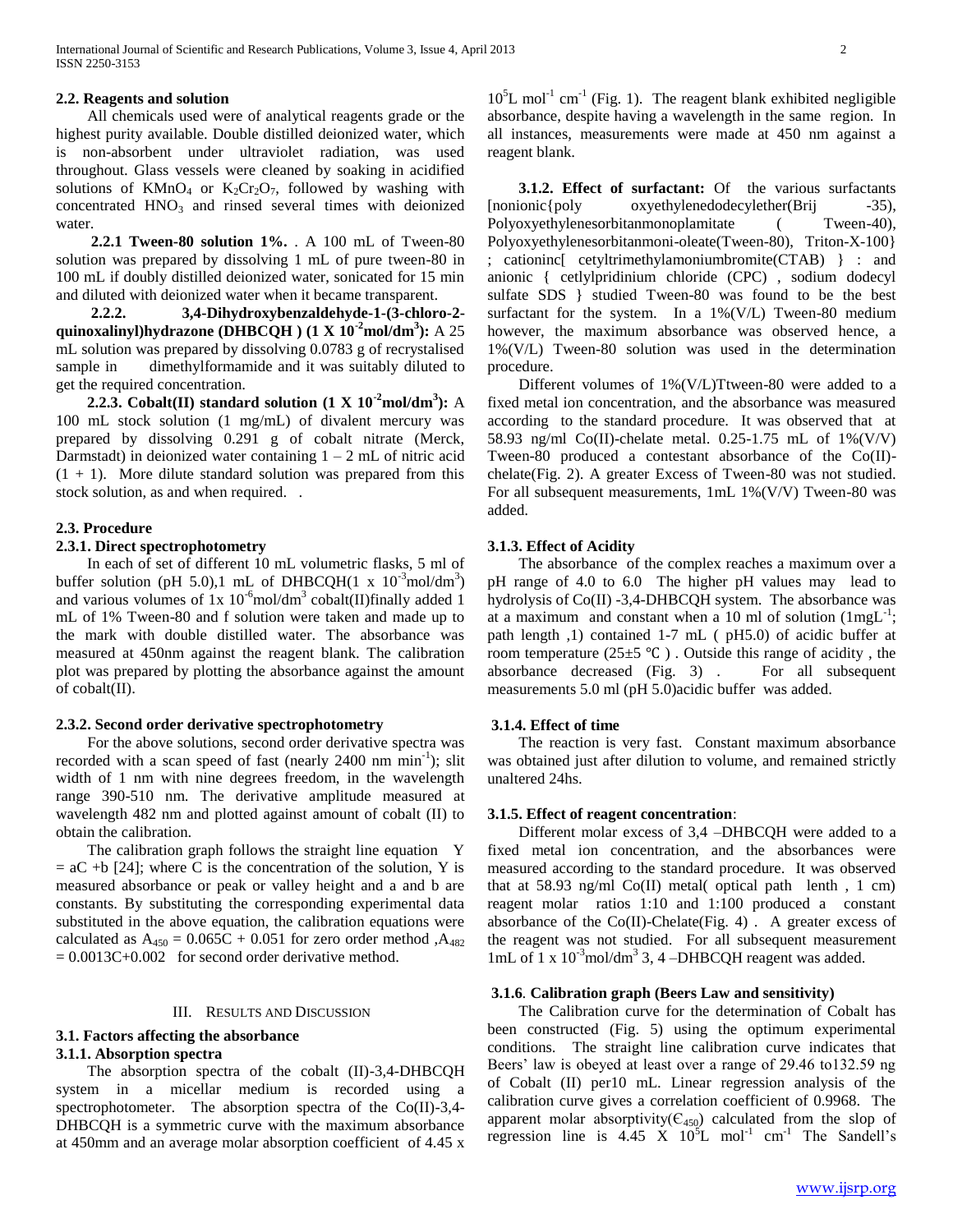sensitivity( concentration for 0.001 absorbance unit) was found to be  $0.132$  ng cm<sup>-2</sup>.

## **3.1.7. Effect of foreign ions:**

 The effect of various foreign ions that are generally associated with cobalt (II) on the determination under optimum conditions developed was studied and the results are presented in Table 1. Cations like Ba(II), Sr(II) and U(VI) do not have any effect on the complex of Co(II)-DHBCQH, when present up to 4,900 µg, Zinc (II) and Tin (II) do not interfere in the determination of Cobalt(II), even present up to  $4,700\mu$ g. Pb(II) and Mn(II) can be tolerated up to  $3,600\mu$ g. Fe(III), Cu(II) and Hg(II) interference in the determination of Cobalt(II), even when present in trace amounts.

## **3.1.8. Composition of the Metal –Reagent complex**

 Jobs method of continuous variation (Fig.6) and the molar – ratio method were applied to ascertain the stoichiometeric composition of the complex. A Co  $(II)$  -3, 4-DHBCQH $(1:2)$ complex was indicated by both methods. The stability constant was determined by Jobs method as  $9.67X10^6$ .

## IV. APPLICATIONS

 The Present method was successfully applied to the determination of cobalt (II) in biological samples and alloy steels.

## **4.1. Determination of Cobalt (II) in biological samples (Tea leaf and vehicle exhaust)**

 The tea leaf samples were supplied by Andhrapradesh Agricultural research institute (APARI), Hyderabad (A.P.) India. The vehicle exhaust sample was collected from Environment protection training and research institute (EPTRI), Hyderabad (A.P.) India. A 0.1 g of tea leaf sample was taken in a beaker and dissolved in conc. nitric acid (5 mL) with heating. The solution was cooled, diluted and filtered. The filtrate was made up to 100 mL water in a calibrated flask. Vehicle exhaust particles (1g) were dissolved in a mixture of 18 mL of conc. nitric acid, 18 mL of conc. perchloric acid and 2 mL of conc. hydrofluoric acid in a 100 mL Teflon beaker, evaporated to a small volume, filtered through a filter paper and made up to 100 mL with distilled water. and the absorbance was measured at 450nm. The amount of cobalt was calculated from a predetermined calibration plot and the results are presented in Table 2.

#### **4.2. Determination of Cobalt (II) in Alloy steel**

 A known aliquots of the sample solutions were taken in different 10ml volumetric flasks, 5 ml of buffer solution (pH 5.0).  $1270\mu$ g of iodine ( to mask Fe(II)) and 1860  $\mu$ g ETDA (to mask Ni(II)) and 1ml of DHBCQH (8 x  $10^{-3}$  M) were added to each flask. The contents were made up to the mark with distilled water and the absorbance was measured at 450nm. The amount of cobalt was calculated from a predetermined calibration plot and is given in Table 3.

#### **4.3. Second order derivative method**

 The second order derivative curve recorded (Fig. 7) for experimental solution showed the derivative amplitude were measured at 482 nm (peak) for different concentrations of Cobalt(II) and plots were made between the amount of  $Co(II)$ and the derivative amplitude. The plots were linear and obeyed Beer`s law in the range 11.78-70.71 ng/mL at 482 nm respectively.

#### **4.4. Effect of foreign ions**

 The effect of various cations and anions on the derivative amplitude was studied and it was noticed that all the ions that did not interfere in the zero order determinations of Co(II) also did not interfere in second order derivative method. The metal ions  $Cu(II),Hg(II)$  and Fe $(II)$  were interfered in 3200 µg excess, in zero order method. But in second order derivative method. Cu(II) and Fe(II) were tolerate up to 3700µg excess.

## V. APPLICATION

#### **5.1. Analysis of alloys and steels**

 A known aliquot of the sample solution was taken in a 10ml volumetric flask containing 5ml buffer solution (pH 5.0) and 1270  $\mu$ g ml<sup>-1</sup> of iodide (to mask Fe(II)) and 1ml of DHBCQH  $(8x10<sup>-3</sup>M)$  solution. The contents of the flask were made up to the mark with distilled water. The second derivative spectrum of the solution was recorded. The derivative amplitude at 482 nm was measured and the amount of cobalt (II) was computed from the predetermined calibration plot and presented in Table 4.

## **5.2. Comparison of results**

 The analytical characteristics of the zero and second order derivative methods in the present investigations for Cobalt(II) were compared and presented in Table 5. The results in this table reveal that second order derivative method is more sensitive and selective than the zero order method.

 The sensitivity of the zero method in the present investigations was compared with those of some reported methods and presented in Table 6.

#### VI. CONCLUSION

 This method offers several interesting features such as simplicity, rapidity, and low cost besides sensitivity. The number of associated elements does not interfere in the determination. The selectivity of the reagent is also improved by the use of suitable masking agents to suppress the interference of metal ions like Fe(III), Cu(II), and Hg(II). Hence the proposed method is recommended for the determination of Cobalt(II) with DHBCQH in the presence of micells by spectrophotometric method, at minor and trace levels, besides its use for analysis of real samples such as biological samples .

#### **REFERENCES**

- [1] G.A .knauer , J.H .Martin, R.M. Gordon*, Nature* 297 (1982) 49-51..
- [2] K. W.Bruland, Trace elements in sea-water ,in: j.p.Riley, R.Chester (Eds.), *chemical Oceanography* , Academic press ,vol. 8, London, 1993 (chapter 45).
- [3] D.R.Turner , M.Whitfield, A.G.Dickison, Geochim*. Cosmochim. Acta* , 45 (1981) 855-881.
- [4] H. Zhang, C.M.G. Vanden Berg, R. Wollast, Mar. Chem. 28 (1990) 285- 300.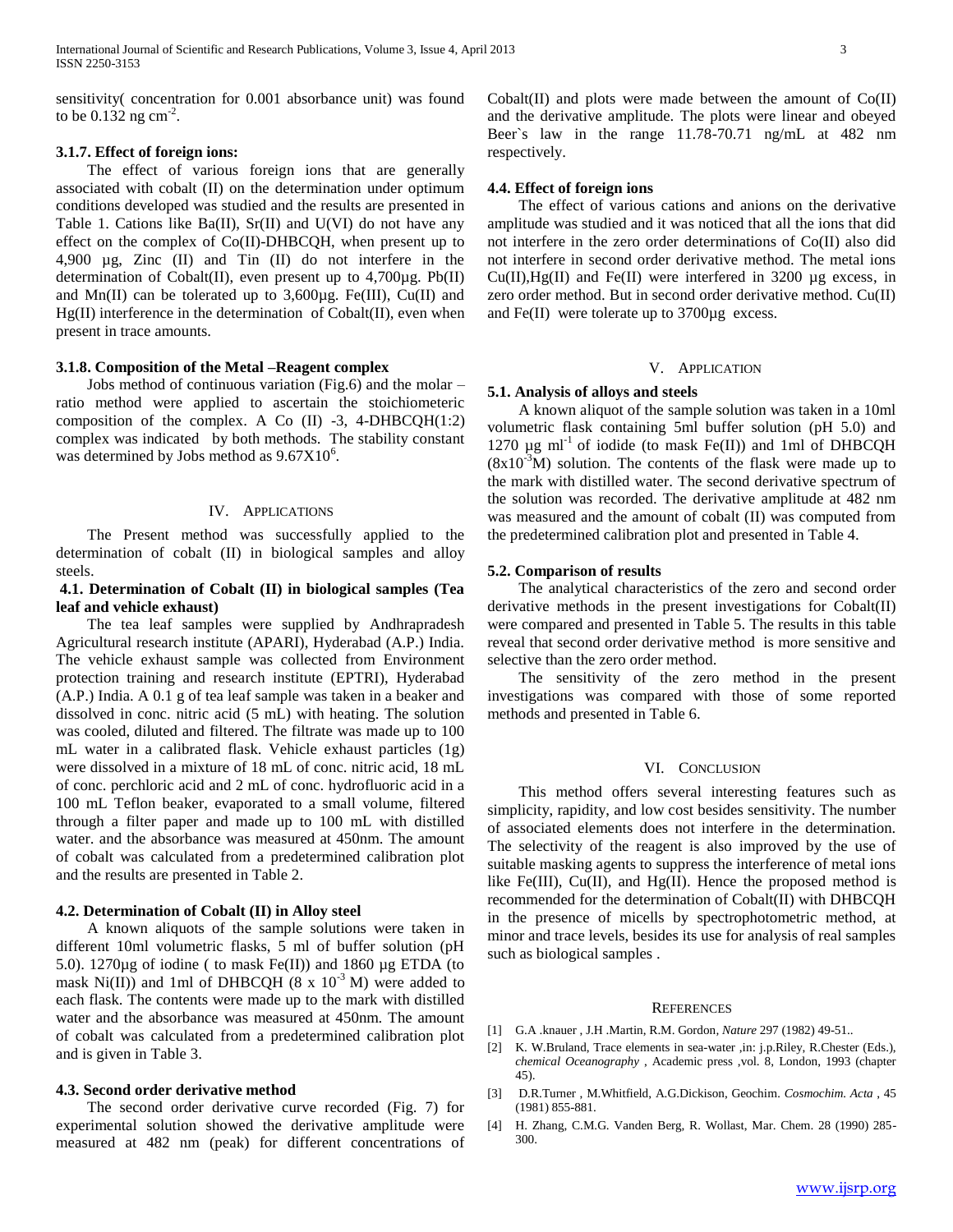International Journal of Scientific and Research Publications, Volume 3, Issue 4, April 2013 4 ISSN 2250-3153

- [5] J.R. Donat, K.W. Bruland*, Anal. Chem*. 60 (1988) 240-244.
- [6] V. Rigin*, Anal. Chim. Acta* 283 (1993) 895.
- [7] J. Jaganathan, I. Aggarwal*, Microchem. J*. 50 (1994) 44.
- [8] S.L. Sachdev, J.W. Robinson, P.W. West, *Anal. Chim. Acta*, 38 (1967) 499.
- [9] M.Y. Khuhawar, S.N. Lanjwani*, J. Chromatogr*, 695, (1995) 132.
- [10] A. Galik, A. Vincourrova*, Anal. Chim. Acta*, 46 (1969) 113.
- [11] A.W. Morris, *Anal. Chim. Acta*, 42 (1968) 397.
- [12] K.S. Rao,T. Balaji, T.P. Rao, Y.Babu, G.R. Naidu, *Spectrochim. Acta*, 57 (2002) 1333.
- [13] M.R. Ditusa, A.A. Schilt, *Microchem. J.* 32 (1985) 44.
- [14] A.M.G. Rodriguez, A.G. Torres, J.M.C. Pavon, B. Ojeda*, Talanta*, 47 (1998) 463.
- [15] M.D.Bezerra, M.A.Z. Arruda, S.L.C.Ferreira, Appl. Spectrosc. Rev*, 40(*2005), 269-299
- [16] T.PrasadRao, M.L.P.Reddy, A. RamalingomPillai*, Talanta, 46*,( 1998), 765-813.
- [17] T.PrasadRao, T.V.Ramakrishna*, Bull. Chem. Soc. Jpn, 53*,( 1980), 2380.
- [18] M.T.MZaki, A.Y. Elsayed*, Anal.Lett. 28,* (1995), 1525.
- [19] S.Kundu, S.K.Ghosh, M.Mandal,T.pal, A.Pal*, Talanta, 58*,( 2002), 935-942.
- [20] M.Ghaedi,E.Asadpour,A.Vafaie,*Spectrochim. Acta A Mol. BiomolSpectrosc, 63*,( 2006), 182-188.
- [21] M.Ghaedi, Spectrochim. Acta A Mol. BiomolSpectrosc, 66,( 2007), 295- 301.
- [22] M.Ghaedi, A.Daneshfar, A.Shokrollahi, H.Ghaedi, F.ArvinPili, *Ann Chim(Roma), 97,(* 2007), 971-982.
- [23] A.Shokrollahi, M.Ghaedi, M.S.Niband, H.R.Rajabi, *J. Hazard. Mater,151,(* 2008), 642-648.
- [24] A.Praveenkumar, P.Ravindrareddy, V.Krishnareddy, *Journal of Korean Chemical Society*,51(4), (2007),331- 337.
- [25] J.M.C Pavon,;A. Levado, .; F.Pino*,. Mikrochim. Acta*,( 1976), 11,233.
- [26] M.R..Rueda, J.M.M.Leyva*,* Antonoi*. Quim. anal*. 29.(1975),122.
- [27] N.S.Reddy, Ph.D. thesis, Sri Krishna Devaraya University, India,( 1982).
- [28] J.M.C. Pavon, D.P.Bendito, F. Pino *,Quim .anal*. 65,( 1969),667.
- [29] S.K.Singh, Kamani ,Sindhawani*, J.Chtu.Chem.Soc*.(Taipei) 29,(1982),31.
- [30] D.P.Bendito, F.Pino*,Inform Quim.Anal*, 21,( 1967), 31.(anal. Abstr 1968, 15, 3342).

#### AUTHORS

**First Author** – M.Mogalali Raju, Department of Chemistry, GITAM Institute of science, GITAM University, Visakhapatnam-530045, A.P. India. **Second Author** – V.Tejeswara Rao, Department of Chemistry, GITAM Institute of science, GITAM University, Visakhapatnam-530045, A.P. India.

- **Third Author**  K.Ramakrishna, Department of Chemistry,
- GITAM Institute of science, GITAM University,
- Visakhapatnam-530045, A.P. India.

## **Table 1. Effect of Foreign ions in (58.93 ng/mL) amount of Cobalt(II)**

| Ions                                                                                                    | Tolerance $limit(\mu g)$ |
|---------------------------------------------------------------------------------------------------------|--------------------------|
|                                                                                                         |                          |
|                                                                                                         |                          |
| $Ba^{+2}, Sr^{+2}, U^{+6}$                                                                              | 4900                     |
|                                                                                                         |                          |
| $Zn^{2}$ , $Sn^{+2}$                                                                                    | 4700                     |
|                                                                                                         |                          |
| $Pb^{+2}$ , Mn <sup>+2</sup>                                                                            | 3600                     |
|                                                                                                         |                          |
| $Fe^{+3}$ , $Cu^{+2}$ , $Hg^{+2}$                                                                       | 3200                     |
| $F, CI, CH3COO$ ,                                                                                       | 5600                     |
|                                                                                                         |                          |
| $\overline{I}$ , So <sub>4</sub> <sup>-2</sup> , Br <sup>3</sup> , HCO <sub>3</sub> , SCN <sup>-1</sup> | 5100                     |
|                                                                                                         |                          |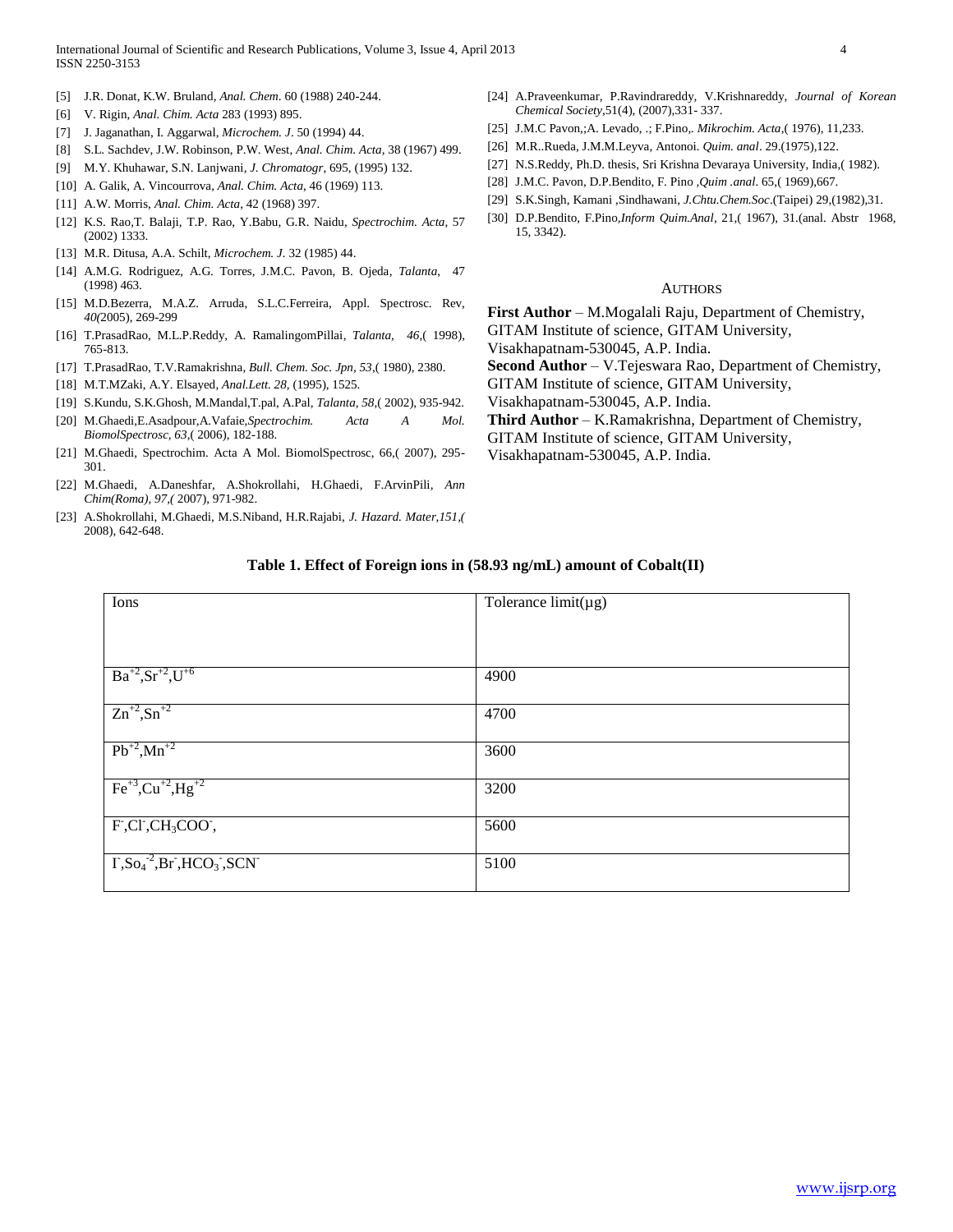| Sample          | Amount of cobalt (mg/g) |                 |
|-----------------|-------------------------|-----------------|
|                 |                         |                 |
|                 |                         |                 |
|                 | Certified value         | Present method* |
| Tea leaves      | 0.12                    | 0.10            |
| Vehicle exhaust | 3.3                     | 3.25            |

# **Table 2. Determination of Co(II) in biological samples**

\*Average of five determinations

# **Table 3. Determination of Co(II) in Alloy steel samples**

| Sample                                                                  | Amount of $Co(II)$ (%) |                    | Error $(\% )$ |
|-------------------------------------------------------------------------|------------------------|--------------------|---------------|
|                                                                         |                        |                    |               |
|                                                                         | Certified              | Found <sup>*</sup> |               |
| Eligiloy M-1712                                                         | 40.00                  | 39.48              | $-1.3$        |
| (40% Co, 20% Cr, 15% Ni, 15%)<br>Fe, $2\%$ Mn, $0.05\%$ C, $0.05\%$ Be) |                        |                    |               |
| <b>BCS-483</b>                                                          | 1.94                   | 1.93               | $-0.5$        |
| (1.94% Co, 10.8% W, 3.21% Cr,<br>0.5% V,0.29% Mn,0.17% Mo,rest<br>Fe)   |                        |                    |               |

\*Average of five determinations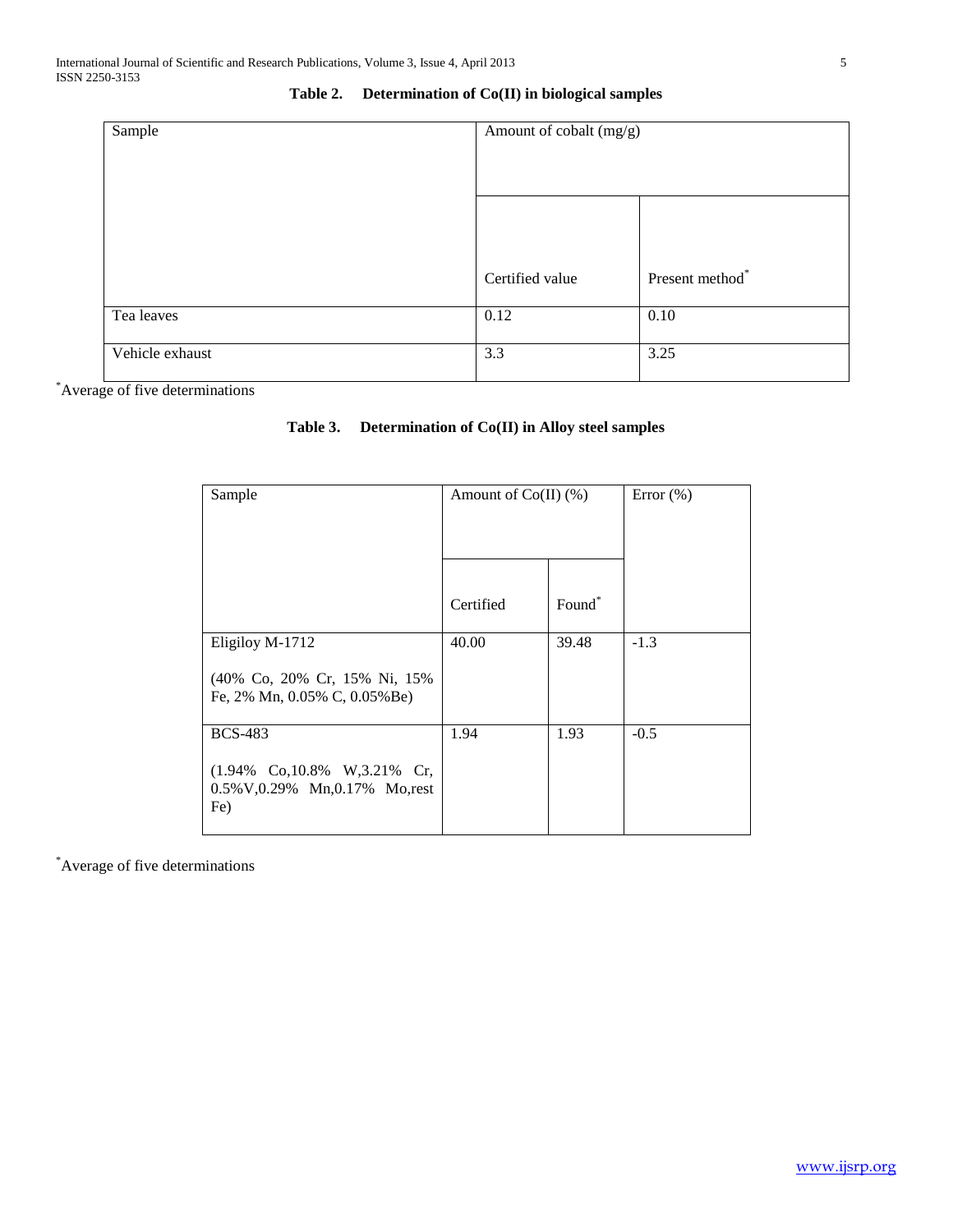| Sample                                                                  | Amount of $Co(II)$ (%) |                    | Error $(\% )$ |
|-------------------------------------------------------------------------|------------------------|--------------------|---------------|
|                                                                         |                        |                    |               |
|                                                                         |                        |                    |               |
|                                                                         |                        |                    |               |
|                                                                         | Certified              | Found <sup>*</sup> |               |
| High speed steel                                                        | 9.26                   | 9.29               | $+0.32$       |
| (6-18% W, 5.5% Mo, 4.15% Cr,<br>0.4% Mn, 0.35% Si, 0.05% S, Rest<br>Fe) |                        |                    |               |
| Udimet-700                                                              | 18.00                  | 18.10              | $+0.55$       |
| 15% Cr, 4.3% Al, 5.21%<br>Mo,0.08% C,0.003% B)                          |                        |                    |               |

## **Table 4. Determination of Co(II) in Alloy steel samples**

\*Average of five determinations

# **Table 5. Comparison of results of Cobalt(II)**

| Parameter                  | Zero order   | Second derivative |
|----------------------------|--------------|-------------------|
| Analytical wave length(nm) | 450          | 482               |
| Beer's law range(ng/mL)    | 29.46-132.59 | 11.78-70.71       |
| Angular coefficient(m)     | 0.065        | 0.013             |
| $Y-intercept(b)$           | 0.005        | 0.002             |
| Correlation coefficient(r) | 0.996        | 0.998             |
| Standared deviation(s)     | 0.023        | 0.028             |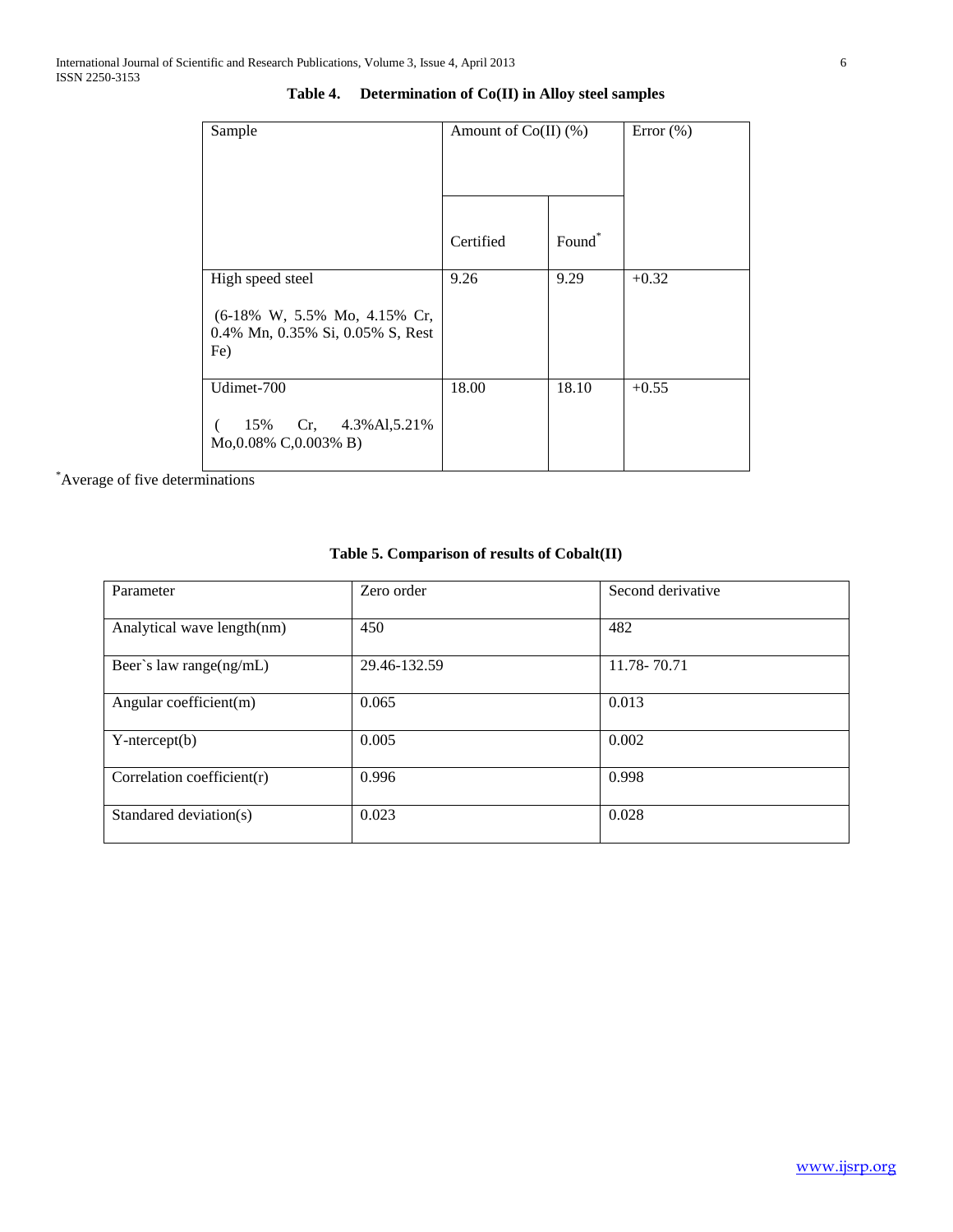| Reagent                                                                    | $\lambda_{\max}(nm)$ | Molar absorptivity( $\varepsilon$<br>$(L \text{ mol}^{-1} \text{ cm}^{-1})$ | Ref.                |
|----------------------------------------------------------------------------|----------------------|-----------------------------------------------------------------------------|---------------------|
| 3-hydroxy<br>piconaldehyde<br>thiosemicarbazone                            | 450                  | $0.78 \times 10^4$                                                          | 25                  |
| Phthaldehyde thiosemicarbazone                                             | 385                  | $0.56 \times 10^4$                                                          | 26                  |
| Piconaldehyde thiosemicarbazone                                            | 410                  | $0.74 \times 10^4$                                                          | 27                  |
| Salicylaldehyde thiosemicarbazone                                          | 400                  | $1.1 \times 10^4$                                                           | 28                  |
|                                                                            | 410                  | $0.48 \times 10^{4}$                                                        | 29                  |
| Acenaphthaquinone thiosemicarbazone                                        |                      |                                                                             |                     |
| Biacetyl monoxime thiosemicarbazone                                        | 325                  | $0.49 \times 10^{4}$                                                        | 30                  |
| 3,4-Dihydroxybenzaldehyde-1-(3-chloro-2-<br>quinoxalinyl)hydrazone(DHBCQH) | 450                  | $4.45 \times 10^5$                                                          | <b>Present work</b> |

**Table 6. Coparison with other methods**



**Fig. 1 a and b absorption spectra of Co(II)-DHBCQH and reagent blank system (λmax = 450nm) in nonionic micellar medium**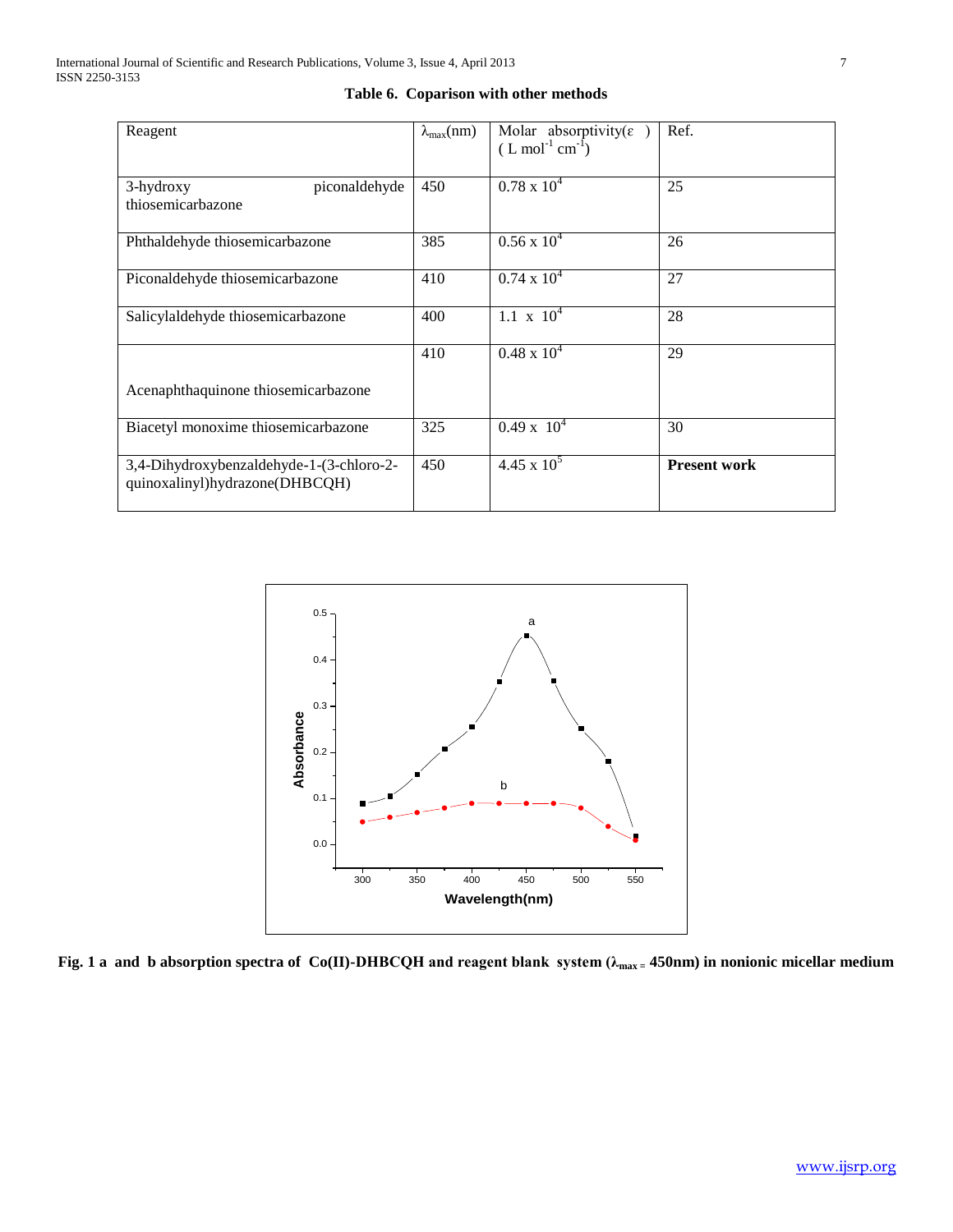

**Fig. 2 Effect of surfactant on the absorbance of the Cobalt(II)-DHBCQH system**



**Fig. 3 Effect of Buffer solution on the absorbance of the Cobalt (II)-DHBCQH system**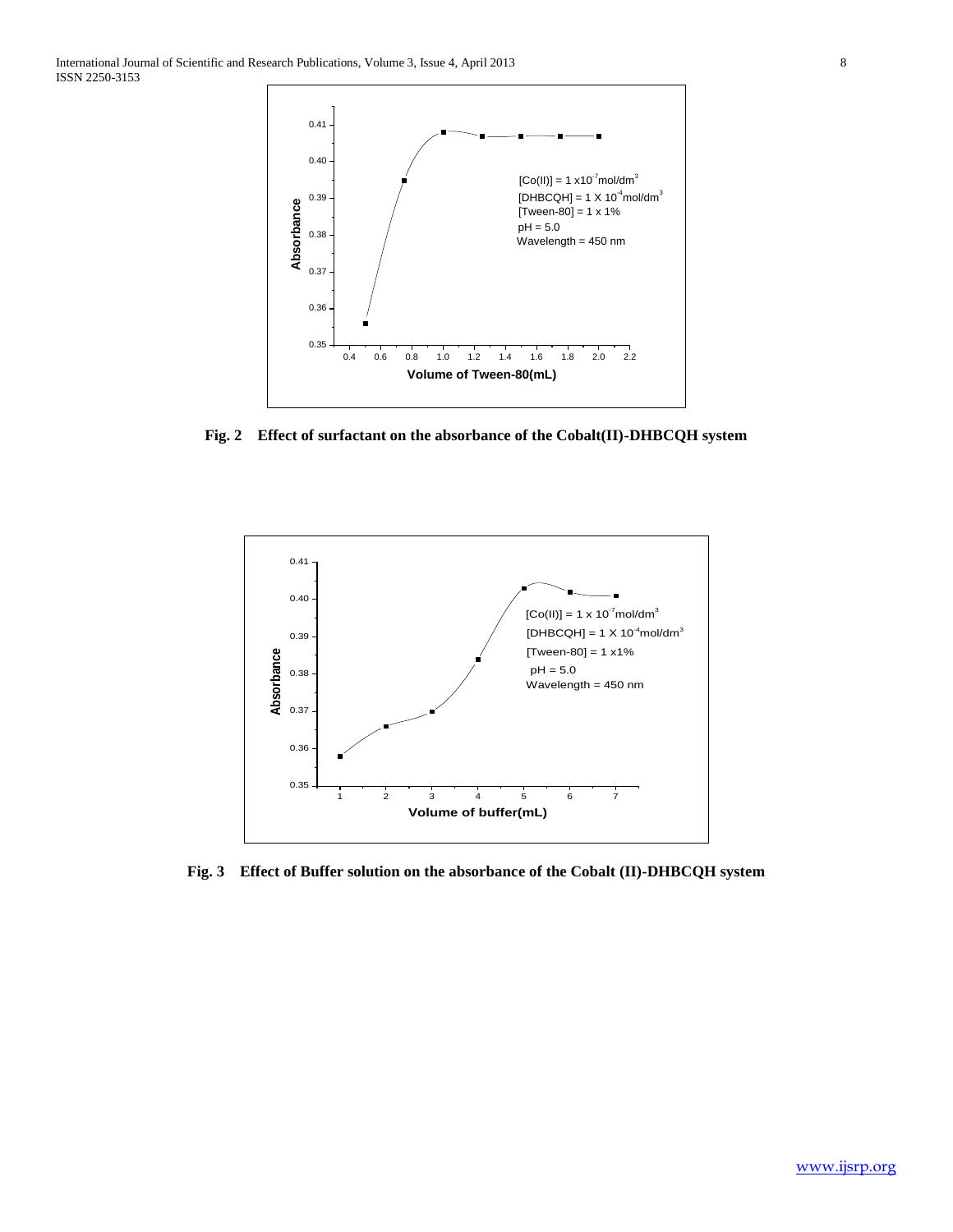

**Fig. 4 Effect of reagent(DHBTSC) on the absorbance of the Cobalt(II)-DHBCQH system.**



**Fig. 5 Calibration graph**